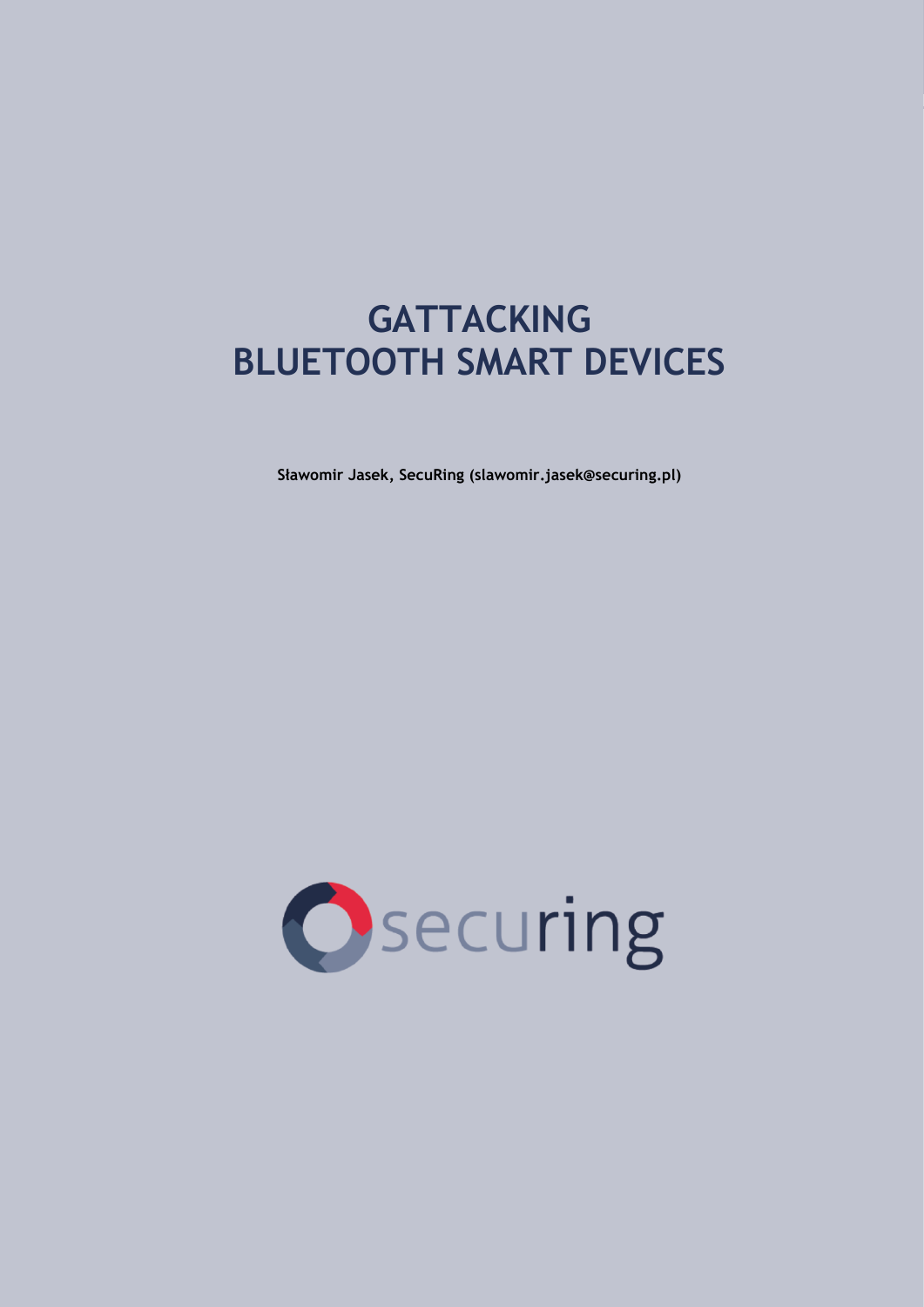## **TABLE OF CONTENTS**

| <b>Abstract</b>                                                    | $\overline{2}$          |
|--------------------------------------------------------------------|-------------------------|
| 1. Bluetooth Low Energy                                            | $\overline{2}$          |
| 1.1. BLE devices                                                   | $\overline{2}$          |
| <b>2. BLE COMMUNICATION</b>                                        | $\overline{2}$          |
| 2.1. Broadcast advertisement                                       | $\overline{2}$          |
| 2.2. Listening for advertisements                                  | $\overline{\mathbf{3}}$ |
| 2.3. Connection to device                                          | $\overline{3}$          |
| 2.4. GATT data structure: services, characteristics, descriptors 3 |                         |
| 2.5. Browsing device's services                                    | $\overline{\mathbf{4}}$ |
| 2.6. Reading, writing and notifications                            | $\overline{4}$          |
| <b>3. BLE SECURITY</b>                                             | 5                       |
| 3.1. BLE security - specification                                  | 5                       |
| 3.1.1. Encryption                                                  | 5                       |
| 3.1.2. Random MAC address                                          | 5                       |
| 3.1.3. Whitelisting                                                | 5                       |
| 3.2. BLE security - practice                                       | 5                       |
| <b>4. POSSIBLE ATTACKS</b>                                         | 6                       |
| 4.1. Attacks on advertisements                                     | 6                       |
| 4.1.1. Example vulnerabilities                                     | 6                       |
| 4.1.2. Attack countermeasures                                      | $\overline{7}$          |
| 4.2. Passive Interception                                          | $\overline{7}$          |
| 4.2.1. Example vulnerabilities                                     | $\overline{7}$          |
| <b>Active interception</b><br>4.3.                                 | 8                       |
| 4.3.1. Example vulnerabilities                                     | 9                       |
| 4.3.2. Attack countermeasures                                      | 10                      |
| Attacks on exposed services<br>4.4.                                | 10                      |
| 4.4.1. Example vulnerabilities                                     | 10                      |
| 4.4.2. Attack countermeasures                                      | 11                      |
| 4.5. Attacks on pairing                                            | 11                      |
| 4.5.1. "Just Works"                                                | 11<br>11                |
| 4.5.2. PIN-protected pairing<br>4.5.3. Attack countermeasures      | 11                      |
| 4.6. Whitelisting bypass                                           | 12                      |
| 4.7. Privacy considerations                                        | 12                      |
| 5. ATTACK CONDITIONS, RISK CONSIDERATION                           | 12                      |
| 5.1. Physical range                                                | 12                      |
| 5.2. Risk                                                          | 12                      |
| <b>6.THE NEW TOOL</b>                                              | 12                      |
| 6.1. Architecture                                                  | 12                      |
| Implementation<br>6.2.                                             | $12$                    |
| 6.3.<br><b>Necessary hardware</b>                                  | 13                      |
| Device communication analysis<br>6.4.                              | 13                      |
| 6.4.1. Mobile application analysis                                 | 13                      |
| 6.4.2. HCI dump                                                    | 13                      |
| 7. REFERENCES                                                      | 13                      |
|                                                                    |                         |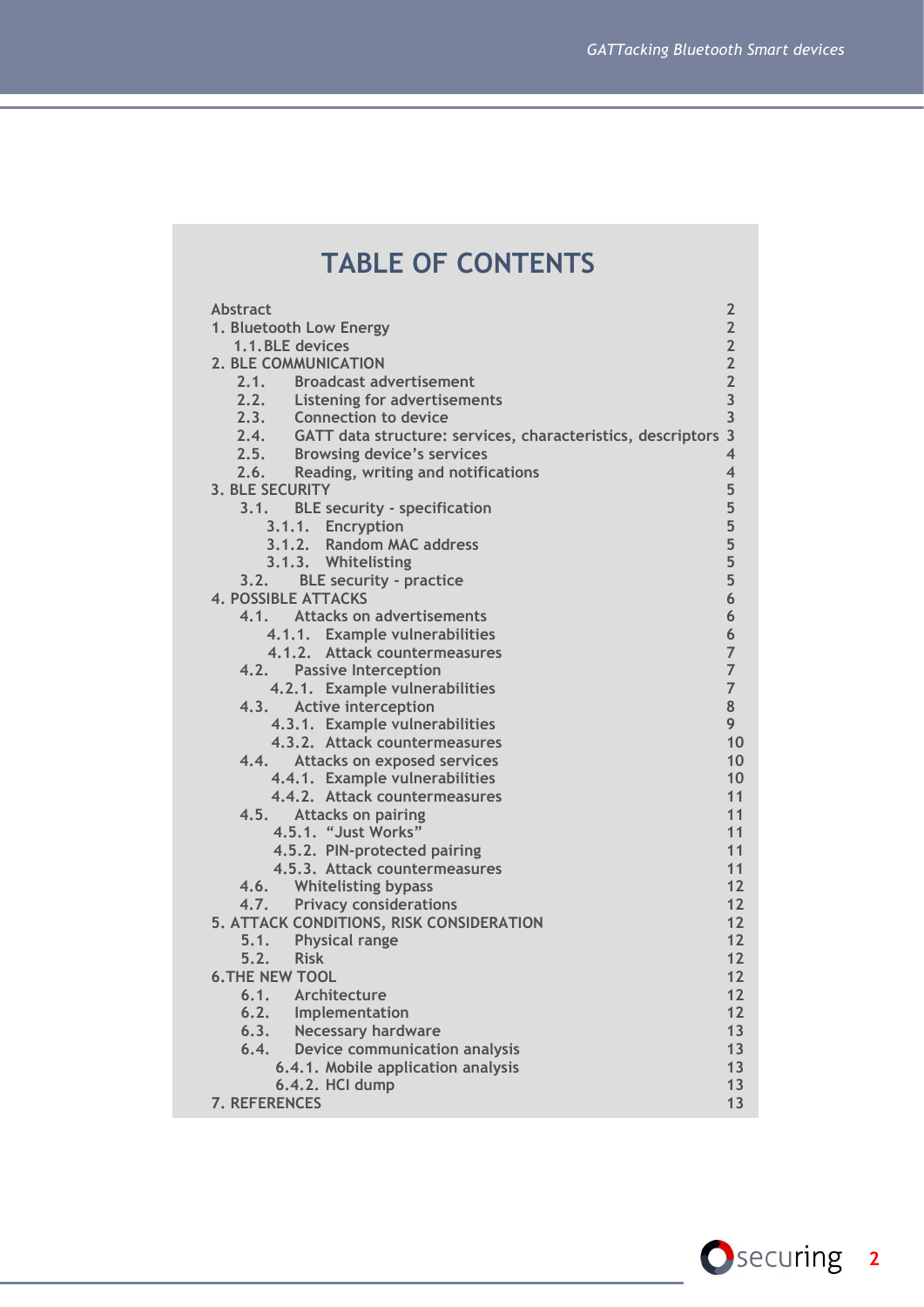## **ABSTRACT**

This document outlines possible forms of a Bluetooth Low Energy attack. Special attention has been paid to the higher, GATT (Generic Attribute Profile) layer of the Bluetooth stack. The introduction consists of the fundamental attributes of BLE. This section is followed by a breakdown of possible risks, attack scenarios and suggested countermeasures. The attack scenarios are complemented by several real-life vulnerabilities, which were identified during the research phase in tested devices and accompanied mobile applications.

Ultimately, a new open source tool is introduced, which assists in the security assessment of BLE devices.

# <span id="page-2-0"></span>**1. BLUETOOTH LOW ENERGY**

As its name implies, Bluetooth Low Energy (also known as Bluetooth Smart or Bluetooth 4) technology, was designed from its inception to be power-efficient. According to some manufacturers' claims, the BT4 chip can operate on a single coin battery for "months to years" (depending on usage and power configuration levels), although our testing could not replicate these results. Besides having "Bluetooth" in the name, the BLE protocol does not share much more with previous Bluetooth versions (also called BR, EDR, 1.2, 2, 3...). This version has a new RF stack (although it still operates on 2.4 GHz ISM band), and utilizes other usage scenarios. Focus has been put on simplicity rather than throughput, thus making the chip not only less energy hungry, but also significantly smaller and cheaper. And this key characteristic turned out to be the catalyst for the explosion of a wide assortment of new "IoT" devices and applications on the market.

## <span id="page-2-1"></span>**1.1. BLE devices**

The availability, low cost and ease of implementation has rendered the technology extremely popular among startups, which develop hundreds of varying "smart" BLE-enabled products. Of course, crowdfunding projects are just a slice of actual implementation, as BLE is also making its way into medical, industrial and government equipment. It is forecasted that more and more BLE devices will surround our lives in the form of wearables, sensors, lightbulbs, socks, cups, medical devices, and other smart-products. Many of these connected devices are not associated with any significant risk, but some may possess serious security implications (i.e. door locks, alarms, security sensors, biometric authentication, banking tokens, keypasses etc.). Also many devices expose users to potential privacy vulnerabilities.

## <span id="page-2-2"></span>**2. BLE COMMUNICATION**

Bluetooth Low Energy communication between device and mobile application follows usually a scheme:

- 1. Device (peripheral) broadcasts an advertisement.
- 2. Central device (mobile phone) scans for advertisements.
- 3. Once the specific advertisement packet is received, the central device stops scanning, and initiates a connection to the broadcasting peripheral.
- 4. Central device browses the peripheral device for available services.
- 5. Central device exchanges information with peripheral device using characteristic read/write/notify requests and responses.

Depending on the usage scenario, the mobile application may handle only advertisements (2), without initiating direct connection to the peripheral device.

A detailed description of each step follows.

## <span id="page-2-3"></span>**2.1. Broadcast advertisement**

The broadcasting device advertises packets with a specified interval and TX power level. On the RF layer, the advertisements are broadcasted using 3 dedicated channels (out of 40 2 MHz-wide channels the 2.4 GHz ISM band is split into by BLE), with frequencies optimized to avoid Wi-Fi interference. The device may choose which channels to use for advertising: selected either 1, 2 or most commonly all 3 of them.

The packets are very limited in size (31 bytes), and formatted according to specification defined by Bluetooth SIG [1].

In consecutive fields, the device may broadcast, i.a. its "services", "name", or "manufacturer data" (field type 0xFF). The manufacturer data can be formatted according to other widely recognized formats (not defined by Bluetooth SIG), e.g. Apple iBeacon or Google Eddystone. Vendors can also implement their own, proprietary data format.

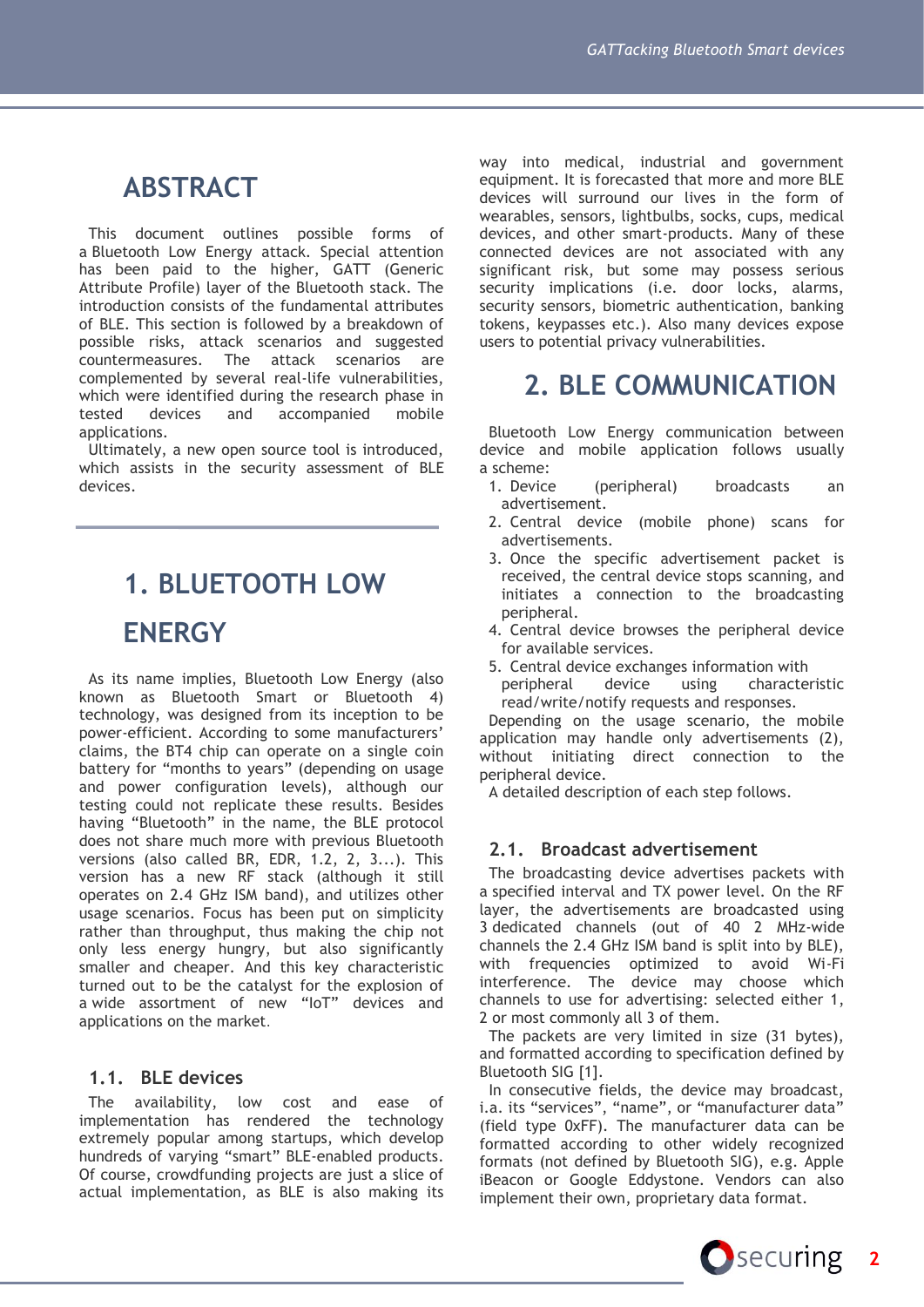On a lower layer, advertisement data can be split into 2 packets - one broadcasted by the device independently, and the second a "scan response" sent back to a specific scanning device in response to a scan inquiry request.

The broadcast packet is by design visible to all listening devices in range (with exception of not widely adopted "directed advertising" mode). The broadcast is used mostly to "advertise" device presence to mobile applications, as well as transmit non-private data, device status or sensor indication.

## <span id="page-3-0"></span>**2.2. Listening for advertisements**

The "central" device (usually a smartphone), switches into scanning advertisement mode. In this mode, it receives all the advertisements of nearby devices. Next, the mobile application matches the received advertisements against a specific one, related to given device.

As the scanning requires a significant amount of power, in order to conserve the battery, the scan process is usually stopped immediately after receiving the first matching advertisement.

Next, the mobile application interprets the received data, and performs the suitable actions. In several scenarios (e.g. beacons, some sensors, getting a device's status), the mobile application does not need to initiate further connection to device.

## <span id="page-3-1"></span>**2.3. Connection to device**

If the usage scenario requires exchanging more data with the device, the directed connection is initiated. The connection attempt is performed usually to the MAC address of a device with a matching advertisement. Depending on the mobile application, the MAC address may however be compared with the specific previously stored MAC (e.g. matching a given lightbulb), or a defined vendor class. As an example, follow the decompiled Android source code filtering MAC addresses for a specific vendor:

```
private static boolean 
isBlueRadiosModuleAddress(String 
paramString)
  {
    int i = paramString.substring(0,8).compareTo("EC:FE:7E");
    boolean bool = false;
    if (i == 0) {
      bool = true;}
    return bool;
  }
```
Most devices allow for only one active connection at a time.

## <span id="page-3-2"></span>**2.4. GATT data structure: services, characteristics, descriptors**

Devices exchange data using General Attribute Profile (GATT) [2] characteristics, descriptors and services. The figure below depicts their relationship:

GATT data structure: services, characteristics, descriptors



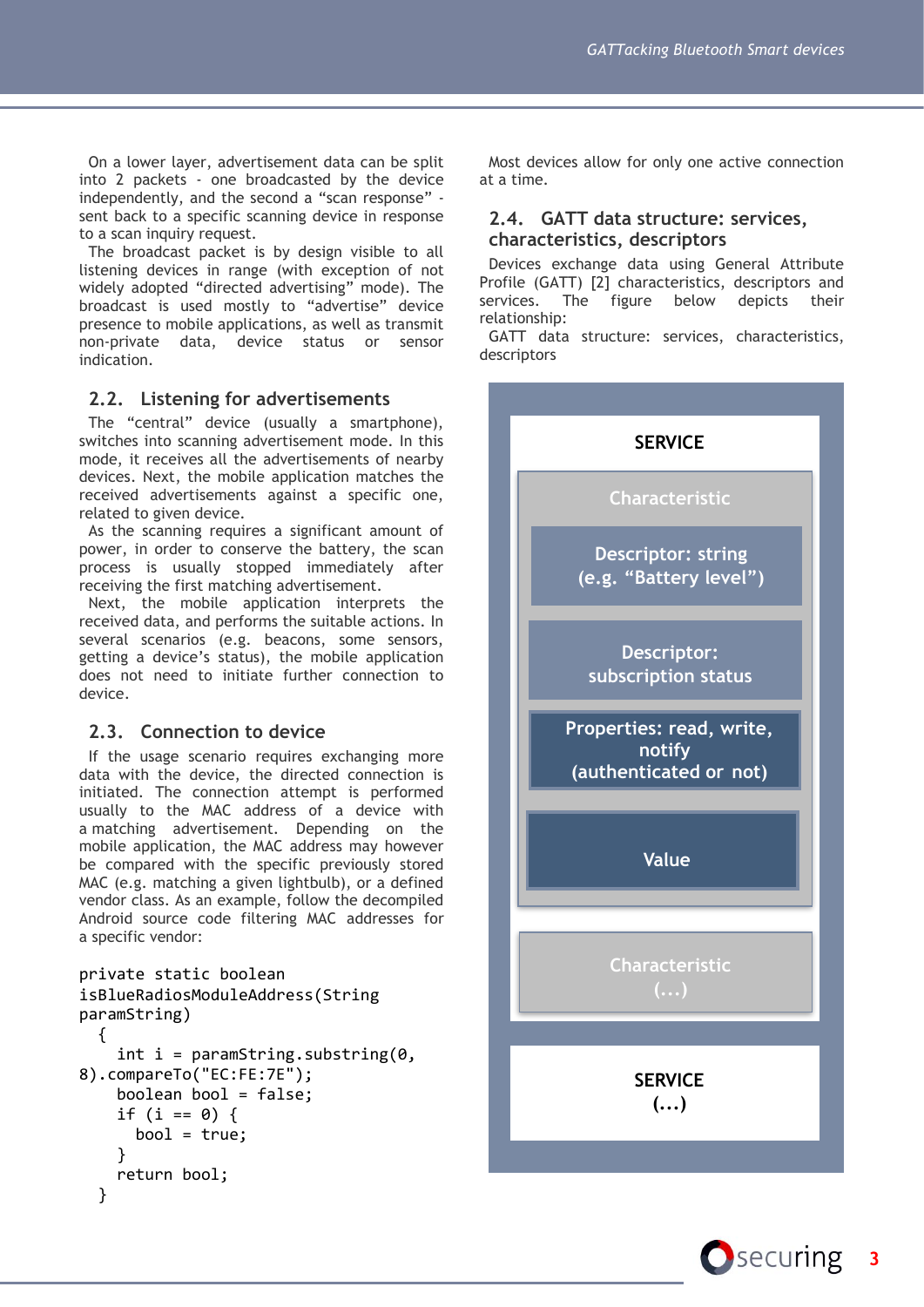A characteristic contains a single value ("attribute"), which can be read, written to or subscribed for notifications (details in chapter 2.6).

Each service and characteristic is identified by an associated UUID (Universally Unique Identifier). Typical services (e.g. battery level, device information) use short UUID values defined in the Bluetooth specification [3].

To create their own proprietary services and characteristics vendors have to define their own long UUID values.

Example: the proprietary UUID service and characteristic values of Apple Watch, as explored by GATTacker tool:

"uuid":

```
"d0611e78bbb44591a5f8487910ae4366",
         "name": null,
         "type": null,
         "startHandle": 10,
         "endHandle": 14,
         "characteristics": [
\{ "uuid": 
"8667556c9a374c9184ed54ee27d90049",
                 "name": null,
                 "properties": [
                      "write",
                     "notify",
```

```
"extendedProperties"
```

```
 ],
            "value": "",
            "descriptors": [
\{ "handle": 13,
                 "uuid": "2900",
                 "value": ""
\}, \}, \{{
                  "handle": 14,
                 "uuid": "2902",
                 "value": ""
 }
 ],
            "startHandle": 11,
            "valueHandle": 12
 }
      ]
```
A characteristic can have associated descriptors. Possible descriptor types are defined in the according specification [4].

The two most commonly used descriptors are: 0x2901 (human readable user description), and

0x2902 - "client characteristic configuration", which describes the current subscription status.

## <span id="page-4-0"></span>**2.5. Browsing device's services**

After initiating a connection, the central device scans the peripheral for all available services, characteristics and descriptors.

As the services scanning process takes several requests and responses, mobile operating systems store cached values for specific devices, in order to optimize the process. For example, Android operating system stores GATT cache in /data/misc/bluedroid: bt\_config.xml and gatt\_cache\_<MAC\_ADDR> files.

## <span id="page-4-1"></span>**2.6. Reading, writing and notifications**

Reading and writing to characteristics is performed according to the Generic Attribute Profile (GATT), which defines a structured list of the services, characteristics and attributes of a given application.

As mentioned earlier, each characteristic has associated properties defining its possible actions: read, write, notify. The properties can be used separately or in unison (e.g. read+write, write+notify, read+write+notify).

Each action may also require "authentication", meaning encryption of the connection (and usually those devices are paired). In such a case, the initial read or write request is followed by "insufficient authorization" response from the device. Once the devices establish an encrypted connection the consecutive read or write requests to such characteristic proceed normally.

Read and write requests transmit a single value. For getting more data or receiving periodic updates from a device, notifications are used. The central device subscribes for a specific characteristic, and the peripheral device sends data asynchronously.

Technically, subscription is performed as a write request to a dedicated descriptor (0x2902). Reading this descriptor value returns the current subscription status.

A write request can be with or without a response, and a notification can be unconfirmed or confirmed by the recipient (also called "indication").

The low-level communication is actually performed using integer handle numbers, associated with specific characteristics.

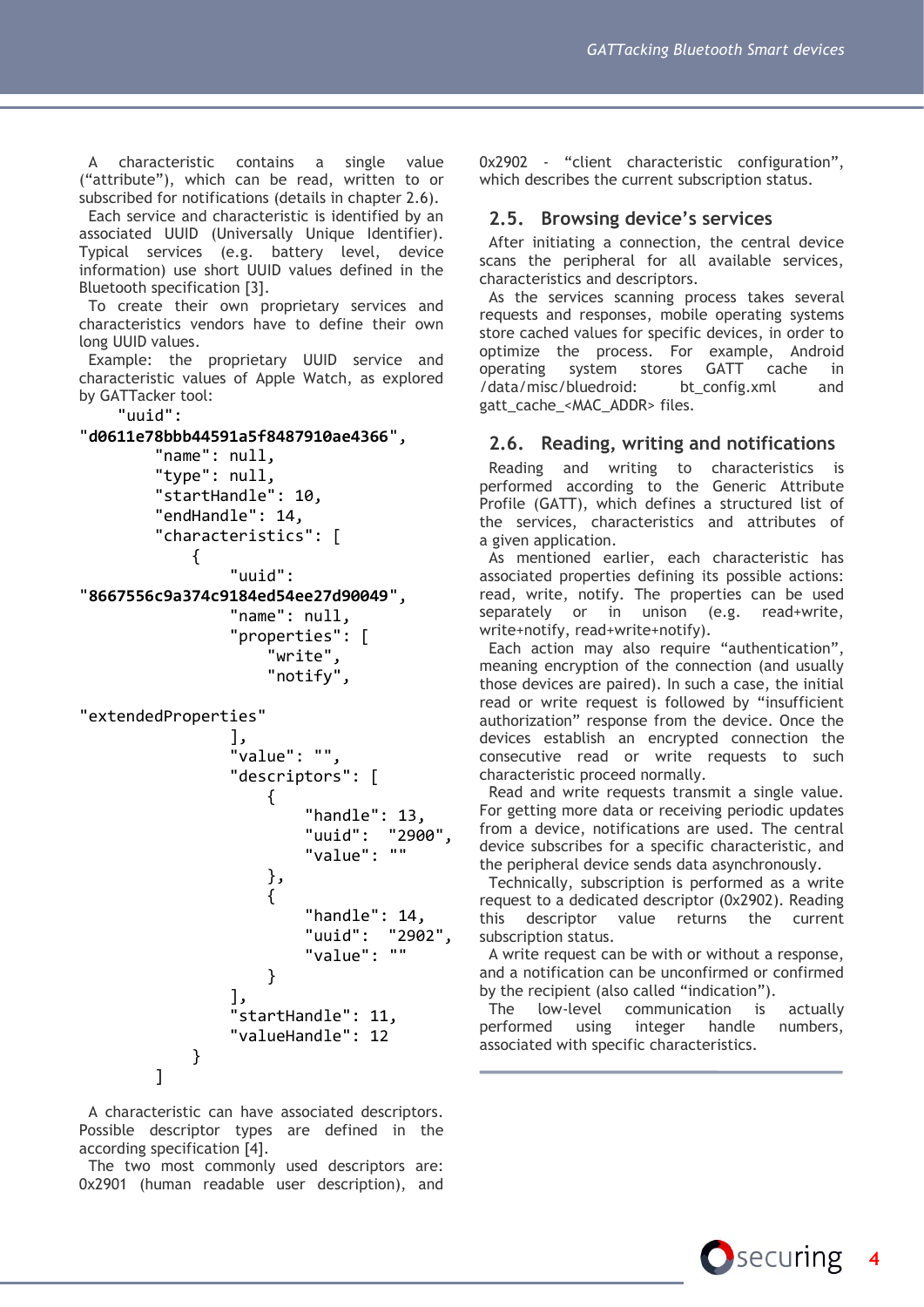## <span id="page-5-0"></span>**3. BLE SECURITY**

### <span id="page-5-1"></span>**3.1. BLE security - specification**

According to specification [5], Bluetooth Low Energy "provides several features to cover the encryption, trust, data integrity and privacy of the user's data".

#### <span id="page-5-2"></span>**3.1.1. Encryption**

In order to encrypt transmission, BLE devices undergo a pairing procedure. During this process they set up a Long Term Key, used then to secure consecutive connections. The available options include:

- "Just Works"
- Passkey Entry
- Out Of Band

Version 4.2 of the Bluetooth specification introduces elliptic curves as an addition. At the time of writing this whitepaper, devices supporting this version of protocol are not yet widespread.

The pairing method should be selected depending on the device input/output capabilities (display, yes/no button, keyboard). For example, devices without a display obviously cannot use Passkey Entry. The first two options are most common, Out Of Band is not widely adopted.

Citing the specification: "Just Works and Passkey Entry do not provide any passive eavesdropping protection". Sniffing the pairing process allows for deriving the Long Term Keys from the PIN values, and consequently decrypting the transmission. In the case of "Just Works" the static PIN value used is: 000000. The Passkey Entry PIN entry value can be brute-force cracked using the Crackle tool [6].

Although the most commonly used pairing options are susceptible to passive interception, the idea is that it is supposed to be performed only once and in a secure environment. And after the initial bond is created, there transmission is properly secured using "Long Term Keys".

#### <span id="page-5-3"></span>**3.1.2. Random MAC address**

In order to prevent tracking, the specification allows the change of the MAC address of the device on a frequent basis. Only a paired device is able to resolve the current MAC.

#### <span id="page-5-4"></span>**3.1.3. Whitelisting**

It is possible to create a whitelist of accepted devices' MAC addresses.

## <span id="page-5-5"></span>**3.2. BLE security - practice**

A significant amount of devices do not implement the abovementioned security features. For many device's usage scenarios (e.g. cash registers, devices with remote sharing feature, managing a "fleet" of beacons) it is not possible to carry out the pairing procedure in a secure environment. Some vendors do not associate any significant risk with the possibility of intercepting the transmission, and so they accept it. Others struggle to comply with various requirements: usability, multiple users or devices, cloud backup etc. The Bluetooth security features are handled by an operating system, and the mobile application does not have full control over this process. It is not easy to share access or to transfer it to another device. This is why these developers have decided to create their own security mechanisms on top of the unencrypted Bluetooth LE link, using the GATT read/write/notify requests. The most common features include secure authentication (mostly following challenge-response scheme), and data encryption. Usually, only hardware supported algorithm - AES - is used, in combination with their own proprietary protocols.



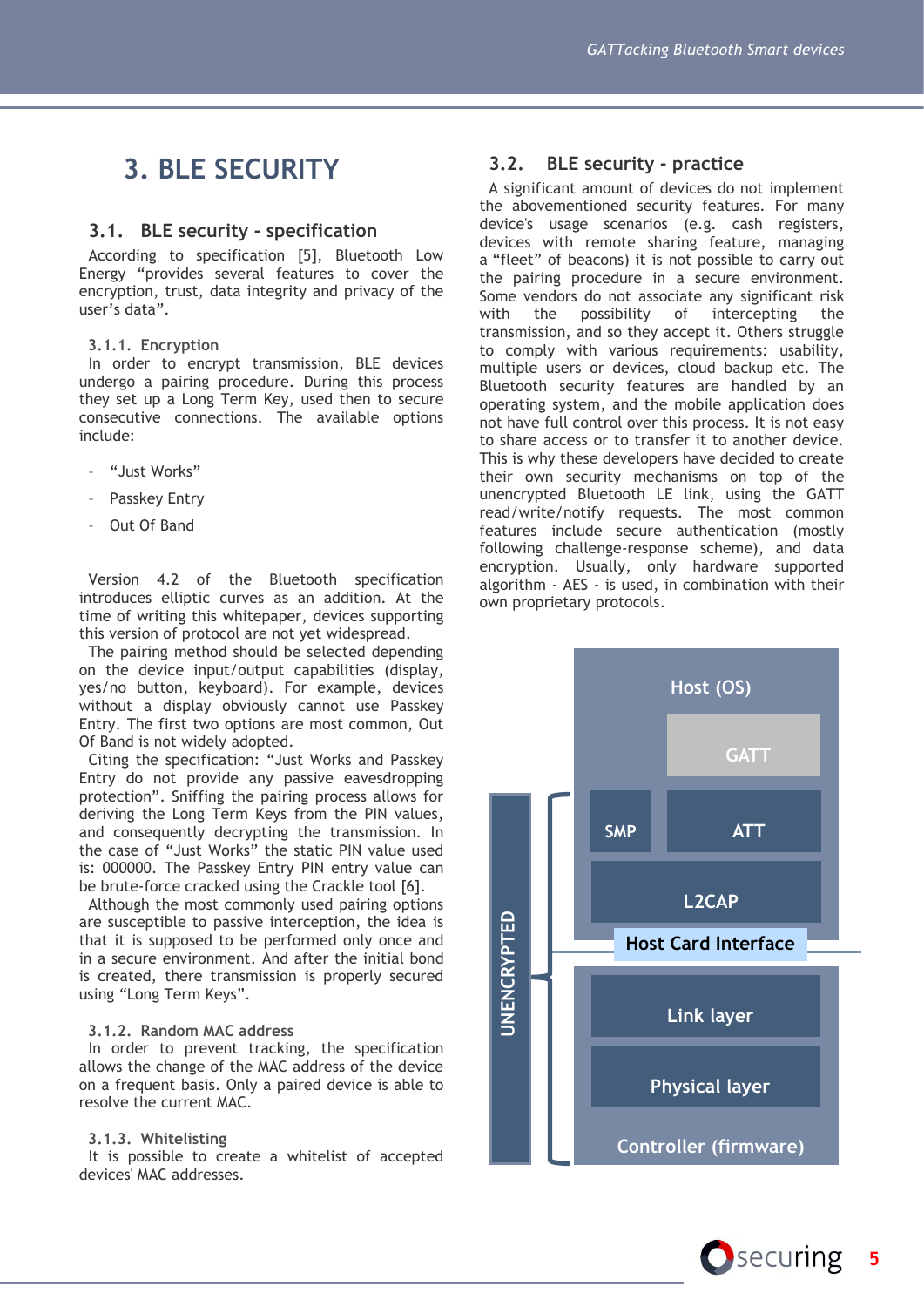With the exception of smartphones and smartwatches, MAC randomization is currently not very widely adopted. And even if the device declares "random" MAC type, it often does not switch it on a regular basis. Randomization can also cause problems with the whitelisting implementation, which is also uncommon.

## <span id="page-6-0"></span>**4. POSSIBLE ATTACKS**

## <span id="page-6-1"></span>**4.1. Attacks on advertisements**

A mobile application that interprets advertisements broadcasted by a device can be attacked by advertisement spoofing.

Most battery-powered devices optimize advertising intervals in order to minimize their power consumption. In attack scenarios that include "jamming" the original device, an attacker may abuse quality by broadcasting advertisements with the minimum possible intervals - much more frequently than the original device. As described in LINK 2.2, the mobile application will interpret the first received advertisement - and in this case it will most probably be the spoofed one.

Additionally, as most devices do not broadcast advertisements during active connection, by maintaining the connection with the original device, it is possible to prevent it from broadcasting.

Advertisement spoofing is made possible using the newly introduced tool's features to record all broadcasted packets, and then to advertise them with configurable (by default minimal) interval. Whenever possible, it simultaneously maintains a connection to original device.

The simplest possible attack is Denial of Service. In order to successfully execute it, all that is necessary is to advertise the "cloned" device, without even setting up corresponding services. The victim's mobile application will try to connect to it, and not being able to access the needed device functions, and will start scanning for advertisements once again. The attack is even more efficient with the cloned services set, but without forwarding the requests to the original device. In such a case, the victim's mobile application stays connected longer to the cloned device before it tries to re-connect.

#### <span id="page-6-2"></span>**4.1.1. Example vulnerabilities**

#### Home automation Denial of Service

Example: home automation mobile application had its status to associated connected devices (lightbulbs, smart plugs etc.) interrupted via advertisement packets. By spoofing the device state in the advertisement packets - e.g. advertising its status as "off" while in fact device was "on" - it was possible to block the application's functionality. In effect, the attacked user was unable to control the device using the mobile application.

For this application, the advertisement signal had to be broadcasted from a matching MAC address of the attacked device, as the mobile application stored specific devices by their MACs. Therefore, the attack involved cloning the MAC address of the attacked device.

#### **Anti-theft proximity**

Here is an example of the anti-theft functionality of a mobile application serving a luggage locking device, which depended on the availability of specific advertisement packets broadcasted by the device.

The attack scenario relied on simply spoofing advertisement packets broadcasted by the device, using its MAC address. The anti-theft mobile application did not notice that the advertisements were spoofed, and as a result it was possible to "compromise" the luggage which was thought to be protected.

#### **Beacon abuse**

Here is an example of a mobile application that awarded users with loyalty points while visiting specific places. After collecting a certain amount of points, it was possible to exchange them for free services. The visits were confirmed automatically by the mobile application after receiving specific iBeacon data, broadcasted by the beacon device which was located onsite.

By simply spoofing the iBeacon data, it was possible to obtain points without going to actual location.

In this case, the attack could be simplified to repeating the HTTP request sent to the server-side API by mobile application during the process. The iBeacon UUID, Major and Minor specific numbers were sent among request parameters: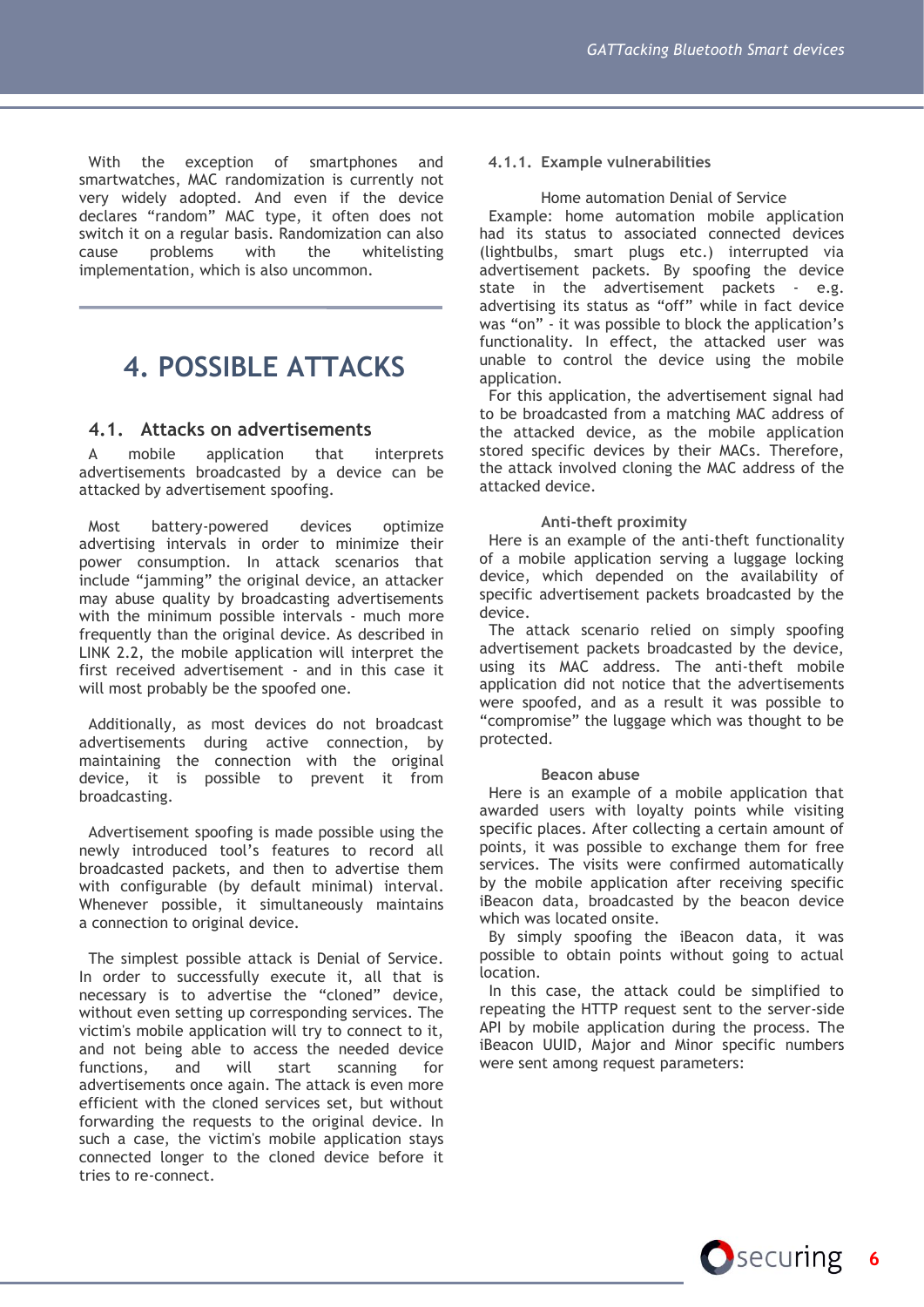#### **Request**

| Raw                                                                                                                                                                                                                                                                                                                      | Params | Headers | Hex |  |  |  |  |  |  |
|--------------------------------------------------------------------------------------------------------------------------------------------------------------------------------------------------------------------------------------------------------------------------------------------------------------------------|--------|---------|-----|--|--|--|--|--|--|
| POST /users/54f0d455313035000307127400/points HTTP/1.1                                                                                                                                                                                                                                                                   |        |         |     |  |  |  |  |  |  |
| Accept: application/json                                                                                                                                                                                                                                                                                                 |        |         |     |  |  |  |  |  |  |
| Content-Type: application/json; charset=UTF-8                                                                                                                                                                                                                                                                            |        |         |     |  |  |  |  |  |  |
| User-Agent: Dalvik/1.6.0 (Linux; U; Android 4.4.2; LG-D620                                                                                                                                                                                                                                                               |        |         |     |  |  |  |  |  |  |
| Build/K0T49I.A1407427488)                                                                                                                                                                                                                                                                                                |        |         |     |  |  |  |  |  |  |
| Host:                                                                                                                                                                                                                                                                                                                    |        |         |     |  |  |  |  |  |  |
| Connection: Keep-Alive                                                                                                                                                                                                                                                                                                   |        |         |     |  |  |  |  |  |  |
| Accept-Encoding: gzip                                                                                                                                                                                                                                                                                                    |        |         |     |  |  |  |  |  |  |
| Content-Length: 289                                                                                                                                                                                                                                                                                                      |        |         |     |  |  |  |  |  |  |
| ("authentication_token":"p8DtBZHZeeCoexC5lcsr","latitude":0.0,"longitude<br>":0.0, "point": { "beacons": [], "main_beacon": { "major": 58302, "minor": 16453, "<br>uuid":"F6703940-01CE-42BC-92FC-591CC93C02A0"},"place_id":"53eb36ad623330<br>00020d0000","promoted_products_ids": [{"id":"53eb36de6233300002100000"}]} |        |         |     |  |  |  |  |  |  |

The GPS position sent among parameters of this request could also be easily spoofed, and therefore should not be used as a reliable form of protection.

The availability of beacon-mapping sites (for example http://wikibeacon.org/map), which allow for locating beacon signals in a specific location, may make the attack even easier to invoke remotely.

#### <span id="page-7-0"></span>**4.1.2. Attack countermeasures**

In order to prevent advertisement abuse, beacon vendors introduced "shuffling" (also called "encrypting") and signing options for the broadcasted values. The advertised packets change their values with predefined frequency, and the value is possible to "decode" only using the vendor's mobile application. However, such mechanisms have to overcome several limitations on both the hardware and software side, as well as compromise for offline usage requirements. As vendors guard the "shuffling" algorithm's technical details in the way of top-secret intellectual property, it may raise concerns whether the mechanism was properly reviewed by a professional cryptographer.

Depending on the level of risk, the ideal solution would be to not rely on received advertisement packets for critical functionality.

### <span id="page-7-1"></span>**4.2. Passive Interception**

Unencrypted transmission can be intercepted by a passive eavesdropper. Bluetooth interception does not require sophisticated nor expensive hardware any more. There are several affordable hardware options which help to accomplish this task, including open-sourced Ubertooth by Great Scott Gadgets [7].

For the purpose of this research, a simple USB dongle based on the nRF51822 Nordic BLE module was used. At the time of this writing, it was available for \$29.95 on the producer's website [8].

The device comes with software which feeds the sniffed packets to the Wireshark network analyzer.

Interception of transmitted data is also possible by active attack, using the newly introduced tool.

#### <span id="page-7-2"></span>**4.2.1. Example vulnerabilities**

#### **Smart finder**

An example "smart finder" device implemented authentication in a form of a static 6-digit password sent from the mobile application to the device in cleartext form characteristic write. A screendump below presents the password ('123456') intercepted using the GATTacker tool:

```
>> Write: 0d583700447b98d61f6ec3340bdfbab8 -> 0d583701447b98d61f6ec3340bdfbab8 : 123456 (4V)
          0d583700447b98d61f6ec3340bdfbab8 -> 0d583711447b98d61f6ec3340bdfbab8 : 01
<< Read:
          0d583700447b98d61f6ec3340bdfbab8 -& 0d583708447b98d61f6ec3340bdfbab8 : 06( )<< Read:
<< Read:
          1803 (Link Loss) -> 2a06 (Alert Level ) : \frac{0}{0} ( )
>> Write: 1802 (Immediate Alert) -> 2a06 (Alert Level ) : 01 ( )
```
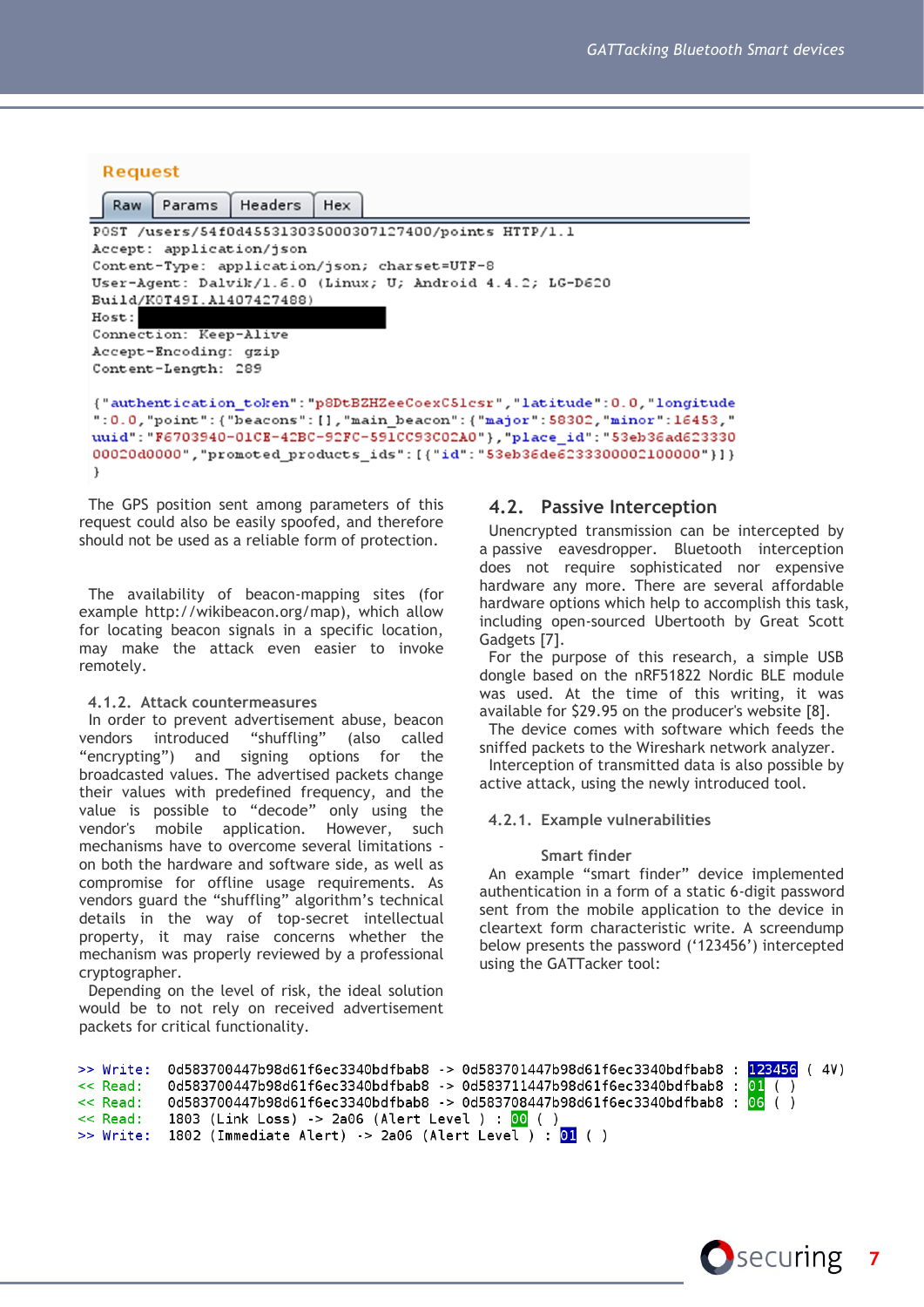#### **Beacon management**

Beacon devices are usually managed via static password. Each device has its own individual password configured, which is delivered to mobile application via the server-side API. Next, in most cases the password is sent in a clear-text form to device.

#### **OTP authentication token**

A "One Time Password" demo token device was examined, which offered mobile application authentication functionality by automatic transmission of the 6-digit indication from the device via Bluetooth LE.

The transmission between the device and the mobile application was not encrypted, and possible to intercept passively. Below is a clear-text token value as seen in passively intercepted packets decoded in the Wireshark network analyzer:

|      | 60 3.978993 | unknown_0x582cc410                              | unknown_0x582cc410 ATT   |           | 45 UnknownDir |
|------|-------------|-------------------------------------------------|--------------------------|-----------|---------------|
|      | 61 4.026335 | unknown_0x582cc410                              | unknown_0x582cc410 LE LL |           | 26 Empty PDU  |
|      | 62 4.074490 | unknown_0x582cc410                              | unknown_0x582cc410 LE LL |           | 26 Empty PDU  |
|      | 63 4.122612 | unknown_0x582cc410                              | unknown_0x582cc410 LE LL |           | 26 Empty PDU  |
|      | 64 4.170873 | unknown_0x582cc410                              | unknown_0x582cc410 ATT   |           | 35 UnknownDir |
|      | 65 4.218882 | unknown_0x582cc410                              | unknown_0x582cc410 LE LL |           | 26 Empty PDU  |
|      | 66 4.266966 | unknown_0x582cc410                              | unknown_0x582cc410 LE LL |           | 26 Empty PDU  |
|      | 67 4.315130 | unknown_0x582cc410                              | unknown_0x582cc410 LE LL |           | 26 Empty PDU  |
|      | 68 4.363130 | unknown_0x582cc410                              | unknown_0x582cc410 LE LL |           | 26 Empty PDU  |
|      |             |                                                 |                          |           |               |
| 0000 |             | 03 06 26 01 06 2a 06 0a 03 1b 51 3e 00 1d be 00 |                          |           |               |
| 0010 |             | 00 10 c4 2c 58 06 13 0f 00 04 00 1d 18 00 00 02 |                          | . X.      |               |
| 0020 |             | 01 00 06 31 37 38 33 39                         | 34 00 29 e2 fc           | $178394.$ |               |

## <span id="page-8-0"></span>**4.3. Active interception**

Active interception of unencrypted Bluetooth connection is possible when an attacker invokes connections with the device and the mobile application, and relays the messages between them. The devices are led to interpret that they are talking directly to one another, while in fact the transmission is controlled by the attacker. Such an attack is commonly known as "Man in the middle" (MiTM). In such scenarios the attacker can wiretap, alter or inject data into the transmission.

A "proof of concept" of the active attack was implemented in the presented tool. It "clones" the original device for the victim's mobile application. Using the before mentioned strategy (keeping the connection with the original device, and advertising more frequently), it ensures the victim connects to

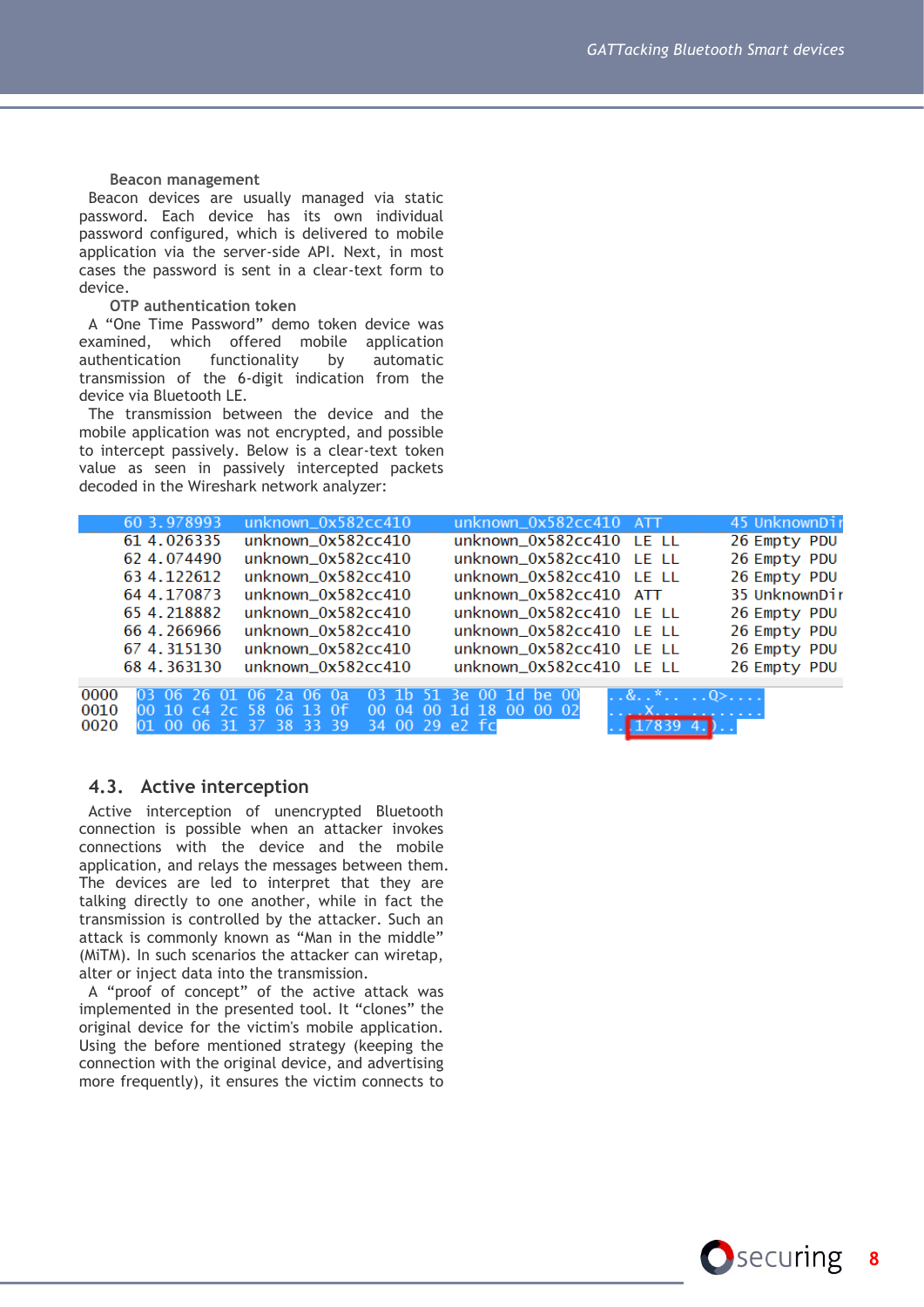it instead of the device. Next, it can forward and tamper exchanged data, acting as an intercepting "proxy".

While cloning the MAC address of the original device it is important to "clone" the device services and characteristics along with the exact matching handle numbers. Otherwise, it will not match the mobile OS GATT cache, and the mobile application will not be able to properly communicate. See also chapter 2.5.

The ability to modify and inject the data exchanged between devices can result in various attack possibilities. The attacks depend on the form of data and how it is being transferred, as well as what reactions will be performed by the device or mobile application upon receiving the specific data.

#### <span id="page-9-0"></span>**4.3.1. Example vulnerabilities**

#### **Data manipulation**

An exemplary Point of Sale device was connected to a mobile application via unsecured Bluetooth Smart link. The transaction data was properly encrypted, but the device allowed for a few unprotected commands ("display text" among others). As a result, by switching the original text sent by mobile application and calculating proper CRC (based on algorithm from decompiled Android application), it was possible to display any text on the device during the payment process. The attack did not allow to steal card data, however the weakness could be abused in combination with social-engineering the seller - e.g. by displaying "transaction processed" message on the device after providing invalid PIN.





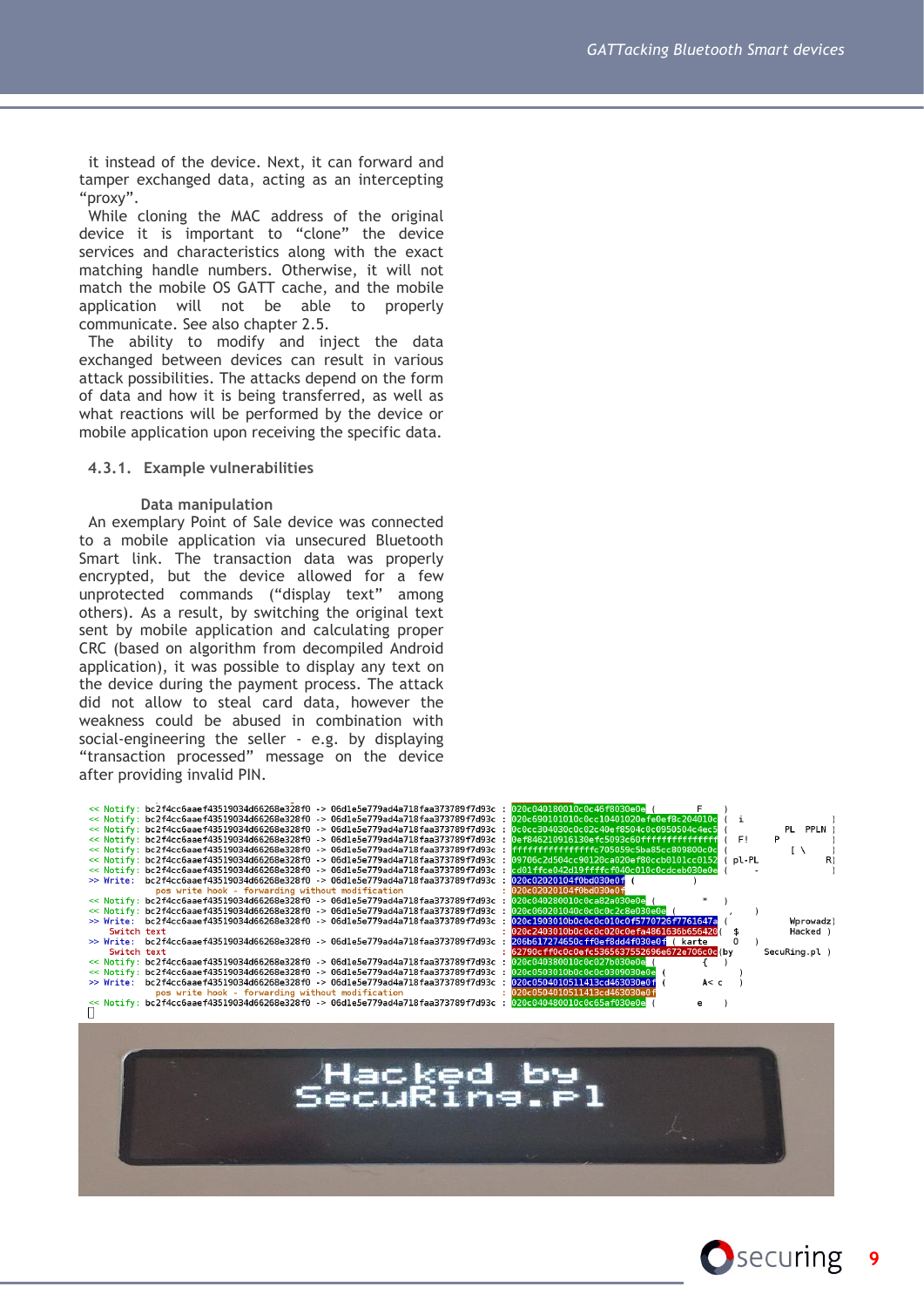## **Command injection**

For example, a tested car unlocking device implemented its own challenge-response authentication, followed by unencrypted commands and responses exchanged with the mobile application in such authenticated session.

Without altering the authentication process, a "Man-in-the-Midlle" attacker was able to intercept the authenticated session. Next, they actively discarded the original command sent by the mobile application, and instead summoned other ones. The available commands included i.a. overwriting current authentication keys, which could result in taking full control of the affected device.

Additionally, the mobile application service in the background automatically performed authentication in the event of detecting a nearby in-car device, regardless if the proximity auto-unlock feature was on or off. Such behavior makes it easier to attack an unsuspecting victim who is away from device, by simulating the presence of the original device and forwarding packets remotely to it.

### **Replay**

On the contrary to the abovementioned car unlocking device, one example of a smart lock communication protocol did involve encrypting of all the authenticated commands. However, the mechanism did not include protection against replay of encrypted packets. During the challengeresponse authentication process, every time the mobile application calculated the same session encryption key in response to a given challenge value.

During the first step of the attack, the intruder could wiretap the challenge-response authentication process and thereafter encrypted communication. Next, during the authentication process, by posing as the original device, the attacker could serve to the mobile application a previously recorded challenge value. Thus the application would calculate the session encryption key matching the wiretapped one. After this point, the attacker could replay the recorded encrypted device responses, and the mobile application would properly decrypt them using the same key.

It the case of the smart lock, the intruder was able to mislead the user, who invoked the "latch" command, into thinking that the lock was properly latched, when in fact the commands invoked by the user were not delivered to the actual device. The unsuspecting user left the premises convinced the door was locked, while the attacker could enter.

## <span id="page-10-0"></span>**4.3.2. Attack countermeasures**

The transmission should be properly encrypted using Bluetooth link-layer security features, or a higher-layer proprietary protocol. For proper implementation of the encryption see also chapter 4.5.3.

Vulnerabilities in proprietary protocols should be prevented by way of proper design and independent evaluation.

## <span id="page-10-1"></span>**4.4. Attacks on exposed services**

If the device offers services possible to access without authentication, they may be abused in various ways by an attacker able to approach the affected device.

### <span id="page-10-2"></span>**4.4.1. Example vulnerabilities**

### **Module's AT interface**

A Bluetooth module used in an exemplary device implemented a vendor's service, which allowed direct connection to a module's serial AT interface using GATT write/notify requests to predefined characteristics. The interface was not protected. As a result, an unauthenticated attacker could freely change the Bluetooth module's configuration. According to manufacturer's documentation, it could disrupt the device's functionality, and probably also damage it physically.

A dedicated module was implemented in the GATTacker tool, and allowed identification of such service in affected devices, detect whether the service is locked, and invoke AT commands to it.

### **Brute-force**

One exemplary device did not implement its softlock feature in response to brute-force password guessing. As a result, an attacker could guess the 6 digit password that was protecting access to device for a finite amount of time.

### **Improper random number generator**

Some modules embedded in devices do not provide built-in random number generators. In order to generate random data, developers may use available inputs, which are not sufficiently random. An example solution was to use the current temperature input multiplied by the device's serial number [9].

In many cases the level of randomness has a critical impact on security. For example, in a challenge-response authentication process, where the device generates a random challenge and the mobile application responds with a passwordencrypted response. If the challenge value was predictable, an active MITM attacker could emulate the device and trick the mobile application to calculate the proper response for the given challenge. Next, the attacker could use the response to authenticate the actual device.

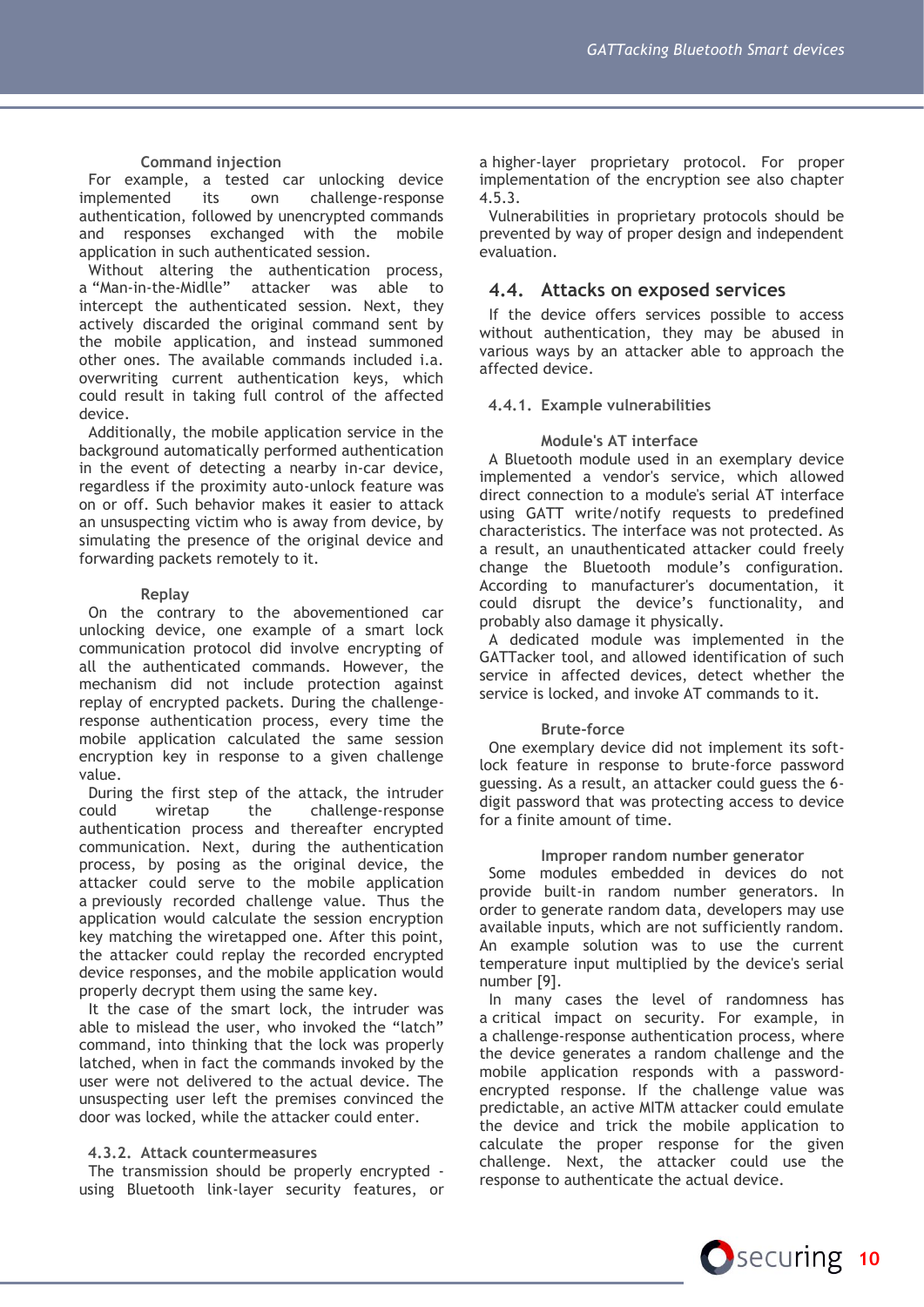#### **Excessive services available without authentication**

The device may implement excessive services, which are not properly protected. As a result, the unauthenticated attacker may access data or configuration options not intended to be publicly available.

#### **Fuzzing**

Sending improper values to characteristics may cause abnormal device behavior.

#### **Logic flaws**

Depending on the device, it may be possible to abuse various scenarios, e.g. authentication or access control bypass. An example device stored several authentication keys in the internal module's register. During authentication, the mobile application indicated which key is used. An attacker could use out of scope key indicator values, which depending on device's logic - could be initialized with predictable values. In this way, the attacker was able to bypass authentication.

#### <span id="page-11-0"></span>**4.4.2. Attack countermeasures**

Definitely inspect all the exposed services before shipping the device to production. Not only restrict access according to the principle of least privilege, but also carefully validate all inputs and prevent logic flaws.

For some devices, a time-limited provisioning may be an acceptable way to prevent misuse of exposed services. For example, devices may expose the configuration services only for a limited time after powering-up or pressing dedicated hardware button.

## <span id="page-11-1"></span>**4.5. Attacks on pairing**

The device may implement protected characteristics, which require the connection to be encrypted. Before reading or writing to such a characteristic, devices need to undergo a pairing process and calculate the Long Term Keys which will protect consecutive connections.

Depending on how the devices are paired, it may still be possible to attack such a connection by abusing weaknesses in the implementation and social-engineering users.

#### <span id="page-11-2"></span>**4.5.1. "Just Works"**

Probably most popular pairing method - "Just Works" - often does not require invoking any action on the device in order to perform a new pairing. In such case, the attacker can create a new bond with a device by simply approaching it and trying to access the protected characteristic. While staying connected to original device, the attacker can then create its "clone", and trick the victim's mobile

application to connect. If the mobile application does not verify the MAC address of the device, the attacker can use its own MAC address for this purpose. The mobile OS checks the current pairing status based on the MAC address of the other device, and in this case the victim's smartphone will not find any pairing information with the attacker's MAC. In effect, it will connect to it without encryption. The attacker can also expose the cloned services without protection, as he does not need to enforce bonding with the victim.

If the attacked mobile application verifies the MAC address of the device, the attacker has to clone it. As a result, the mobile OS will not establish the encrypted connection with the attacker, because the attacker does not know the Long Term Key used for the encryption. In most cases, the mobile application will not display any warning regarding a possible MITM attack, and the users will notice only that they cannot connect to their device. In effect, the disoriented user will probably discard pairing their smartphone, and start the procedure again. Unfortunately, this time they will pair with the attacker, who - from now on - will be able to intercept the traffic.

#### <span id="page-11-3"></span>**4.5.2. PIN-protected pairing**

With PIN-protected pairing in place, the attacker will not be able to automatically pair with the device. However, they can trick the user into reinitiation of the pairing. As with the situation described above, he can clone the device along with its MAC address. The mobile OS will not be able to establish a secure connection with such a device as the keys will not match. And the user will probably try to remove the pairing and enforce it again. After the user invalidates the pairing, the attacker can switch off their active "cloned" device, and allow the user to continue pairing with the original device. Instead of active interception, they can passively sniff the pairing process. Next, they can crack the PIN and recover the Long Term Key using the Crackle tool [6].

Knowing the Long Term Key, they will be able to proceed with active interception.

#### <span id="page-11-4"></span>**4.5.3. Attack countermeasures**

The strongest available pairing method should be used, and all the characteristics protected.

Allow pairing initiation only after performing the required action on device - e.g. push a dedicated 'factory reset' button.

The mobile application should detect attempts of active interception, and appropriately warn the user. Such functionality may be partly served by mobile OS.

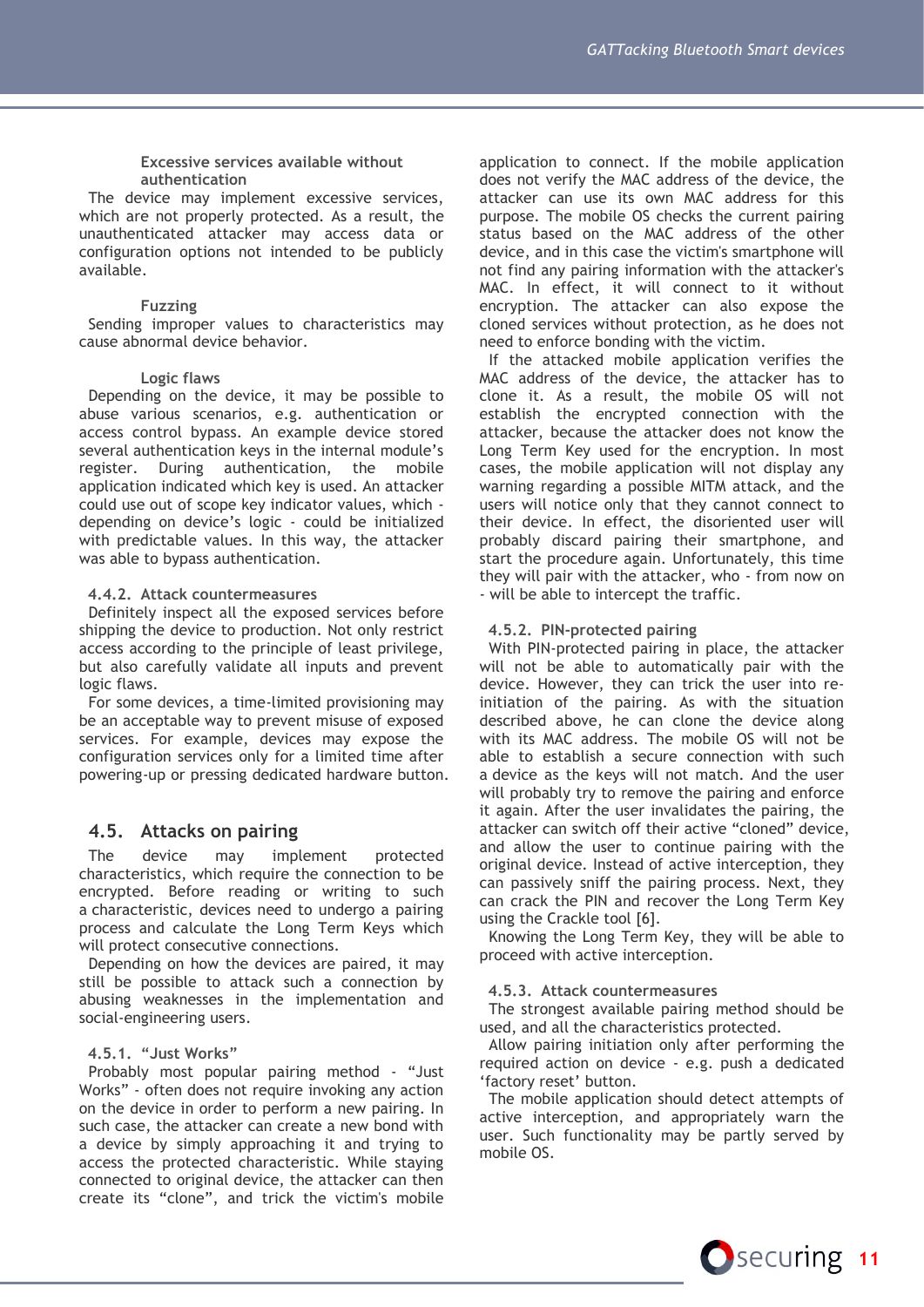## <span id="page-12-0"></span>**4.6. Whitelisting bypass**

Whitelist filtering is based on the MAC address of the accepted device. An attacker may bypass the filtering by changing their MAC address to the whitelisted one.

## <span id="page-12-1"></span>**4.7. Privacy considerations**

The publicly available devices's advertisements can be collected and matched against specific individual [11]. Using introduced tool, the collected data can be expanded on services and characteristic values possible to read from the device.

# <span id="page-12-2"></span>**5. ATTACK CONDITIONS, RISK CONSIDERATION**

## <span id="page-12-3"></span>**5.1. Physical range**

As the Bluetooth operating range is limited, in order to perform a "Man-in-the-middle" attack, an attacker has to be close to both of the attacked devices. The devices do not need to be close to each other, as the attacker can relay packets remotely via an Internet connection. Modular design of the GATTacker tool allows the exploit of such an attack scenario.

Some mobile applications have proximity features which, when improperly implemented, may be abused by approaching the smartphone running the affected application away from the device and its original location.

Also, devices may have vulnerabilities which are possible to exploit directly, without the need to interact with mobile application or intercept the transmission. In such a case, the attacker needs to approach only the vulnerable device.

Mobile malware may attack the BLE devices in range of the infected smartphone. Such malware is operated remotely, and the attack is theoretically possible on a mass-scale.

## <span id="page-12-4"></span>**5.2. Risk**

The risk depends on many factors, including the device, its usage and targeted individual.

For example, the current pulse count from a smart-wristband of a regular person is not of much interest to other people. However, the situation may change dramatically if the person is a highly ranked official, and an adversary would like to know their pulse during an important negotiation. Or - the wristband pulse indication is

used as a biometric authentication in a banking application.

## <span id="page-12-5"></span>**6.THE NEW TOOL**

## <span id="page-12-6"></span>**6.1. Architecture**

The tool consists of three main modules:

- 1. "Central" connecting to original device.
- 2. "Peripheral" device emulator.
- 3. Data interception and manipulation.

The "central" listens for advertisements, scans the device's services for cloning in "peripheral", and forwards the read/write/notification messages exchanged during active attack.

The "peripheral" module loads device specification (advertisement, services, characteristics, descriptors) collected by "central" module, and acts as the device "emulator". It allows to "clone" MAC address of the original device, what is necessary to successfully intercept communication of many mobile applications, which verify the MAC. In such case, the attribute's handle numbers, by which the devices exchange GATT data, must match exactly the original device's ones. Otherwise the mobile OS's GATT cache will not match and prevent the communication.

Data interception and manipulation is possible using hook functions configured via JSON-formatted device . A few example hook functions sources are included in the tool.

The modules can be run on the same system (with at least two Bluetooth 4 interfaces), or on separate ones. They connect to each other using websockets. Thanks to this approach, it is possible to chain the communication – for example to manipulate the BLE requests as JSON text in a web intercepting proxy. It is also possible to invoke remote attacks – where the "central" module is placed near the attacked device, and "peripheral" module close to the victim's smartphone – which can be away from the original device's location.

## <span id="page-12-7"></span>**6.2. Implementation**

The tool is written in JavaScript for Node.js framework, using noble [12] and bleno [13] BLE modules by Sandeep Mistry. A bundled version is available as an npm package [14]. The open source code is available on Github [15] under an MIT license.

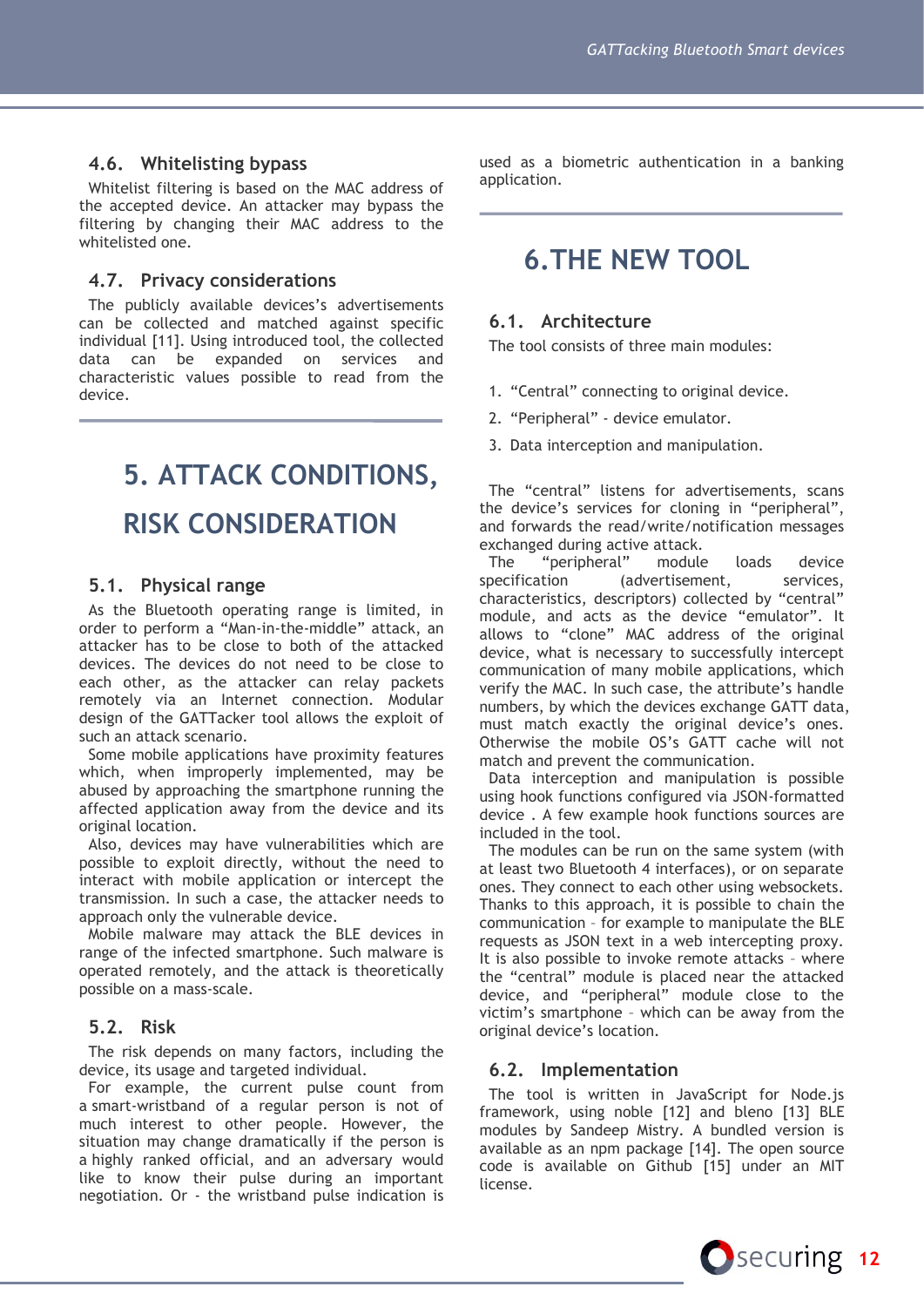## <span id="page-13-0"></span>**6.3. Necessary hardware**

Each module ("central", "peripheral") requires a Bluetooth Low Energy adapter. The most popular, CSR 8510-based USB dongle is available for about \$10, and is confirmed with stable MAC address changing using the Bluez bdaddr tool.

The software is available for Linux systems, and was written in node.js. It was tested on Raspberry Pi.

### <span id="page-13-1"></span>**6.4. Device communication analysis**

#### <span id="page-13-2"></span>**6.4.1. Mobile application analysis**

Mobile application decompilation and code analysis can be very helpful for understanding the communication with device. Application debug log may additionally speed-up the process.

### <span id="page-13-3"></span>**6.4.2. HCI dump**

A passive analysis of data exchanged between mobile application and peripheral device can also be performed using "Bluetooth HCI snoop log" Developer Options feature in Android phone. It stores the Host Card Interface dump file in /sdcard/btsnoop\_hci.log. The file can later be inspected using Wireshark packet analyzer.

<span id="page-13-4"></span>**7. REFERENCES**

[1] "Generic Access Profile assigned numbers," Bluetooth SIG, [Online]. Available:

https://www.bluetooth.org/en-

us/specification/assigned-numbers/generic-accessprofile.

[2] "Bluetooth GATT specification," Bluetooth SIG, [Online]. Available:

https://www.bluetooth.com/specifications/generic -attributes-overview.

[3] ..Bluetooth GATT Services specification," Bluetooth SIG, [Online]. Available:

https://developer.bluetooth.org/gatt/services/Pag

es/ServicesHome.aspx. [4] "GATT descriptors specification," Bluetooth

SIG, [Online]. Available:

https://developer.bluetooth.org/gatt/descriptors/ Pages/DescriptorsHomePage.aspx.

[5] "Bluetooth Smart Security," Bluetooth SIG, [Online]. Available:

https://developer.bluetooth.org/TechnologyOvervi ew/Pages/LE-Security.aspx.

[6] M. Ryan, "Crackle - cracking Bluetooth Smart encryption," [Online]. Available:

http://lacklustre.net/projects/crackle/. [7] "Ubertooth One," Great Scott Gadgets,

[Online]. Available:

https://greatscottgadgets.com/ubertoothone/. [8] "Bluefruit LE sniffer," Adafruit, [Online]. Available:

https://www.adafruit.com/product/2269.

[9] "Bluetooth Smart community forums: random function," BlueGiga, [Online]. Available: https://bluegiga.zendesk.com/entries/59399217- Random-function.

[10] "Web Bluetooth," [Online]. Available: http://webbluetoothcg.github.io/web-bluetooth.

[11] Mohamed Imran Jameel, Jeffrey Dungen, Low-Power Wireless Advertising Software Library for Distributed M2M and Contextual IoT http://reelyactive.com/science/reelyActive-IoT2015.pdf

[12] Sandeep Mistry, A Node.js BLE (Bluetooth Low Energy) central module

https://github.com/sandeepmistry/noble [13] Sandeep Mistry, A Node.js module for implementing BLE (Bluetooth Low Energy) peripherals

https://github.com/sandeepmistry/bleno

[14] https://www.npmjs.com/package/gattacker,

[15] https://github.com/securing/gattacker